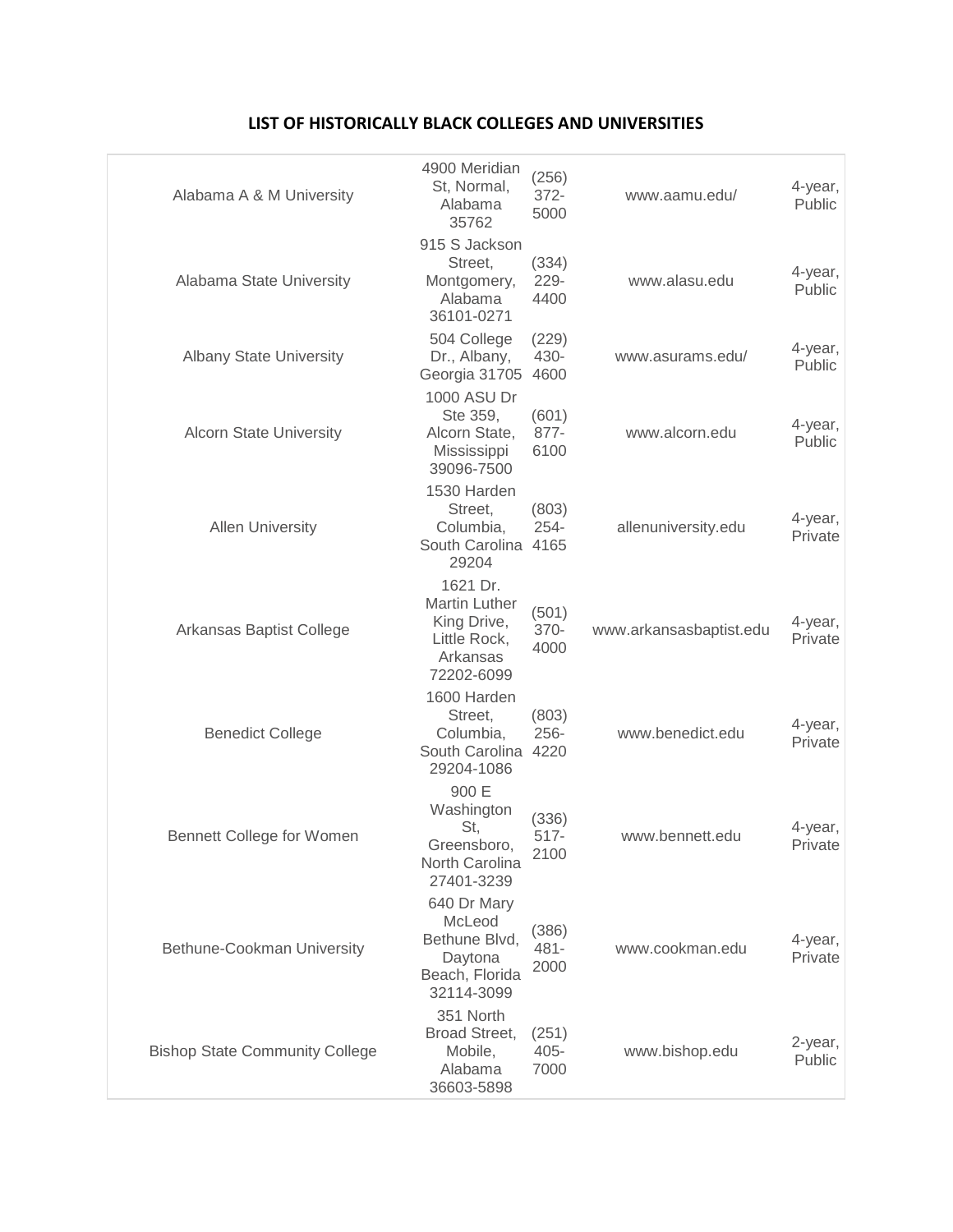| <b>Bluefield State College</b>     | 219 Rock St,<br>Bluefield, West 327-<br>Virginia 24701                   | (304)<br>4000            | www.bluefieldstate.edu       | 4-year,<br>Public  |
|------------------------------------|--------------------------------------------------------------------------|--------------------------|------------------------------|--------------------|
| <b>Bowie State University</b>      | 14000 Jericho<br>Park Rd,<br>Bowie,<br>Maryland<br>20715-9465            | (301)<br>860-<br>4000    | www.bowiestate.edu           | 4-year,<br>Public  |
| <b>Central State University</b>    | 1400 Brush<br>Row Rd,<br>Wilberforce,<br>Ohio 45384-<br>1004             | (937)<br>376-<br>6011    | www.centralstate.edu         | 4-year,<br>Public  |
| Cheyney University of Pennsylvania | 1837<br>University<br>Circle,<br>Cheyney,<br>Pennsylvania<br>19319-0200  | (610)<br>399-<br>2000    | www.cheyney.edu              | 4-year,<br>Public  |
| <b>Claflin University</b>          | 400 Magnolia<br>Street,<br>Orangeburg,<br>South Carolina<br>29115-4498   | (803)<br>535-<br>5000    | www.claflin.edu              | 4-year,<br>Private |
| <b>Clark Atlanta University</b>    | 223 James P<br>Brawley Drive,<br>S.W., Atlanta,<br>Georgia<br>30314-4391 | (404)<br>880-<br>8000    | www.cau.edu                  | 4-year,<br>Private |
| <b>Clinton Junior College</b>      | 1029 Crawford<br>Rd, Rock Hill,<br>South Carolina<br>29730               | (803)<br>$327 -$<br>7402 | www.clintonjuniorcollege.edu | 2-year,<br>Private |
| <b>Coahoma Community College</b>   | 3240 Friars<br>Point Rd,<br>Clarksdale,<br>Mississippi<br>38614          | (662)<br>627-<br>2571    | www.coahomacc.edu            | 2-year,<br>Public  |
| Concordia College-Selma            | 1804 Green<br>St, Selma,<br>Alabama<br>36701                             | (334)<br>$526 -$<br>9141 | www.concordiaselma.edu       | 4-year,<br>Private |
| <b>Coppin State University</b>     | 2500 West<br>North Avenue,<br>Baltimore,<br>Maryland<br>21216-3698       | (410)<br>$951 -$<br>3000 | www.coppin.edu               | 4-year,<br>Public  |
| <b>Delaware State University</b>   | 1200 N.<br>Dupont<br>Highway,<br>Dover,<br>Delaware<br>19901             | (302)<br>857-<br>6060    | www.desu.edu                 | 4-year,<br>Public  |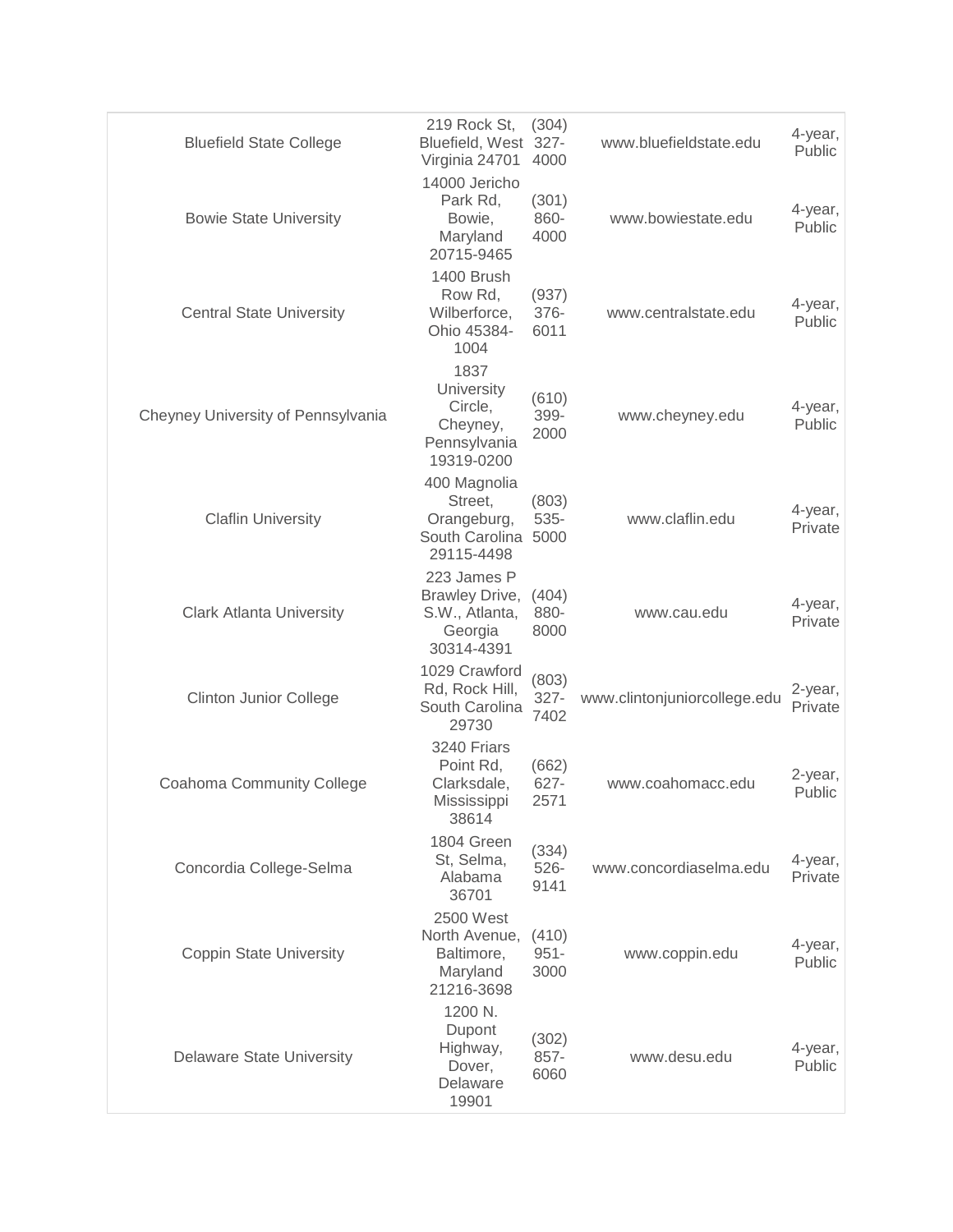| <b>Denmark Technical College</b>                  | 1126 Solomon<br>Blatt Blvd,<br>Denmark,<br>South Carolina 5100<br>29042           | (803)<br>793-            | www.denmarktech.edu   | 2-year,<br>Public  |
|---------------------------------------------------|-----------------------------------------------------------------------------------|--------------------------|-----------------------|--------------------|
| <b>Dillard University</b>                         | 2601 Gentilly<br>Blvd, New<br>Orleans,<br>Louisiana<br>70122                      | (504)<br>$816 -$<br>4640 | www.dillard.edu       | 4-year,<br>Private |
| <b>Edward Waters College</b>                      | 1658 Kings<br>Rd,<br>Jacksonville,<br>Florida 32209                               | (904)<br>470-<br>8000    | www.ewc.edu           | 4-year,<br>Private |
| <b>Elizabeth City State University</b>            | 1704<br>Weeksville Rd, (252)<br>Elizabeth City,<br>North Carolina 3400<br>27909   | $335 -$                  | www.ecsu.edu          | 4-year,<br>Public  |
| <b>Fayetteville State University</b>              | 1200<br>Murchison Rd, (910)<br>Fayetteville,<br>North Carolina 1111<br>28301-4298 | 672-                     | www.uncfsu.edu        | 4-year,<br>Public  |
| <b>Fisk University</b>                            | 1000 17th Ave<br>North,<br>Nashville,<br>Tennessee<br>37208-4501                  | (615)<br>329-<br>8500    | www.fisk.edu          | 4-year,<br>Private |
| Florida Agricultural and Mechanical<br>University | Tallahassee,<br>Florida 32307                                                     | (850)<br>599-<br>3000    | www.famu.edu          | 4-year,<br>Public  |
| <b>Florida Memorial University</b>                | 15800 NW 42<br>Avenue, Miami (305)<br>Gardens,<br>Florida 33054-<br>6199          | 626-<br>3600             | www.fmuniv.edu        | 4-year,<br>Private |
| Fort Valley State University                      | 1005 State<br>University Dr,<br>Fort Valley,<br>Georgia<br>31030-4313             | (478)<br>825-<br>6211    | www.fvsu.edu          | 4-year,<br>Public  |
| <b>Gadsden State Community College</b>            | 1001 George<br>Wallace Dr,<br>Gadsden,<br>Alabama<br>35903                        | (256)<br>549-<br>8200    | www.gadsdenstate.edu  | 2-year,<br>Public  |
| <b>Grambling State University</b>                 | 403 Main<br>Street,<br>Grambling,<br>Louisiana<br>71245                           | (318)<br>$247 -$<br>3811 | www.gram.edu          | 4-year,<br>Public  |
| H Councill Trenholm State Technical               | 1225 Air Base                                                                     | (334)                    | www.trenholmstate.edu | 2-year,            |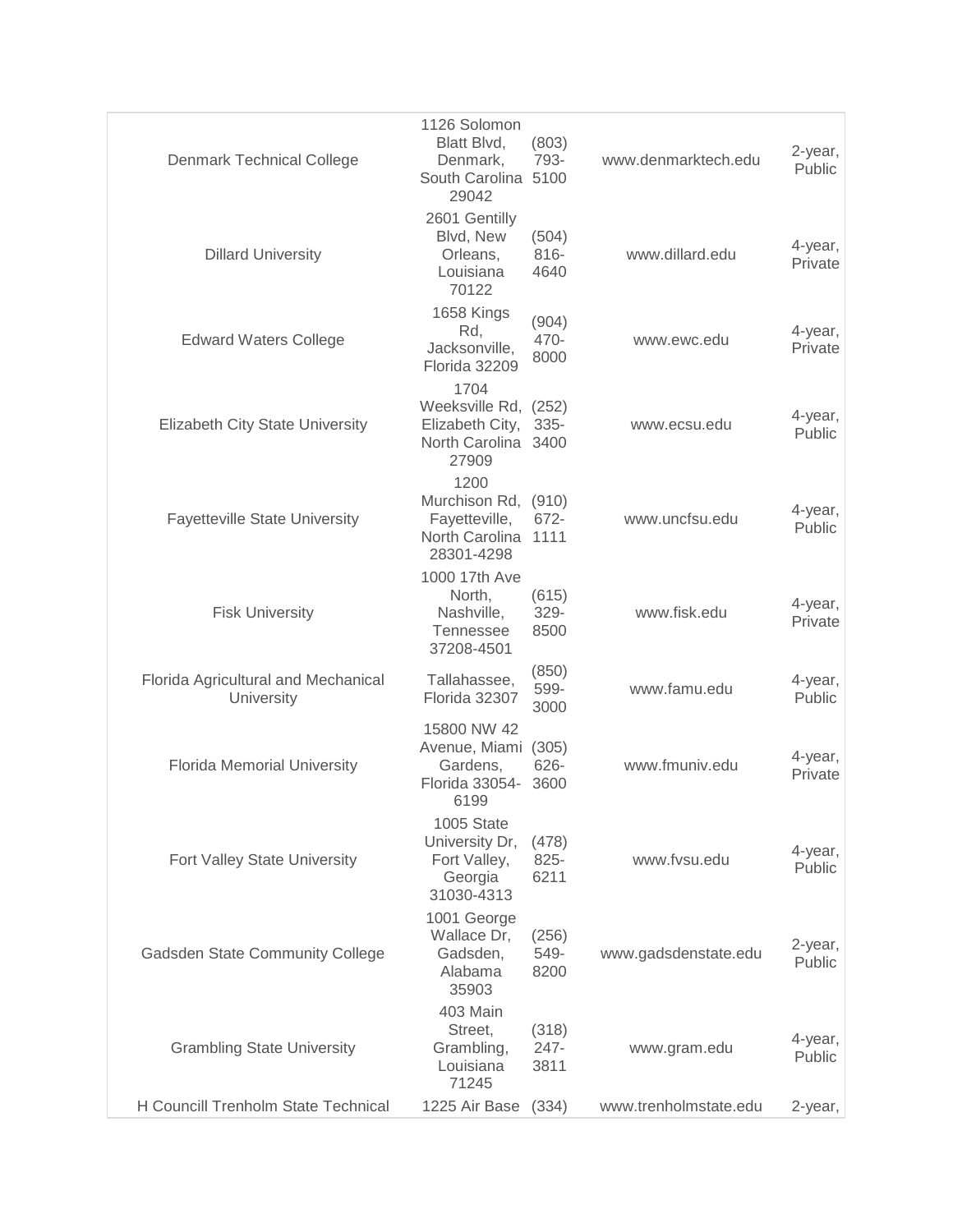| College                                | Blvd,<br>Montgomery,<br>Alabama<br>36108-3199                                | 420-<br>4200             |                    | Public             |
|----------------------------------------|------------------------------------------------------------------------------|--------------------------|--------------------|--------------------|
| <b>Hampton University</b>              | Hampton,<br>Virginia<br>23668-0099                                           | (757)<br>$727 -$<br>5000 | www.hamptonu.edu   | 4-year,<br>Private |
| Harris-Stowe State University          | 3026 Laclede<br>Ave, Saint<br>Louis, Missouri<br>63103-2136                  | (314)<br>340-<br>3366    | www.hssu.edu       | 4-year,<br>Public  |
| Hinds Community College-Utica          | 34175<br>Highway 18,<br>Utica,<br>Mississippi<br>39175                       | (601)<br>857-<br>5261    | www.hindscc.edu    | 2-year,<br>Public  |
| <b>Howard University</b>               | 2400 Sixth St<br>NW,<br>Washington,<br>District of<br>Columbia<br>20059-0001 | (202)<br>806-<br>6100    | www.howard.edu     | 4-year,<br>Private |
| <b>Huston-Tillotson University</b>     | 900 Chicon St,<br>Austin, Texas<br>78702-2795                                | (512)<br>$505 -$<br>3000 | www.htu.edu        | 4-year,<br>Private |
| Interdenominational Theological Center | 700 Martin<br>Luther King Jr<br>Dr, Atlanta,<br>Georgia<br>30314-4143        | (404)<br>$527 -$<br>7700 | www.itc.edu        | 4-year,<br>Private |
| J F Drake State Technical College      | 3421 Meridian<br>St N,<br>Huntsville,<br>Alabama<br>35811                    | (256)<br>539-<br>8161    | www.drakestate.edu | 2-year,<br>Public  |
| Jackson State University               | 1440 J R<br>Lynch St,<br>Jackson,<br>Mississippi<br>39217                    | (601)<br>979-<br>2121    | www.jsums.edu      | 4-year,<br>Public  |
| Jarvis Christian College               | Hwy 80 E,<br>Hawkins,<br>Texas 75765-<br>1470                                | (903)<br>769-<br>5700    | www.jarvis.edu     | 4-year,<br>Private |
| Johnson C Smith University             | 100 Beatties<br>Ford Road,<br>Charlotte,<br>North Carolina<br>28216-5398     | (704)<br>378-<br>1000    | www.jcsu.edu       | 4-year,<br>Private |
| Kentucky State University              | 400 East Main<br>Street,<br>Frankfort,<br>Kentucky                           | (502)<br>597-<br>6000    | www.kysu.edu       | 4-year,<br>Public  |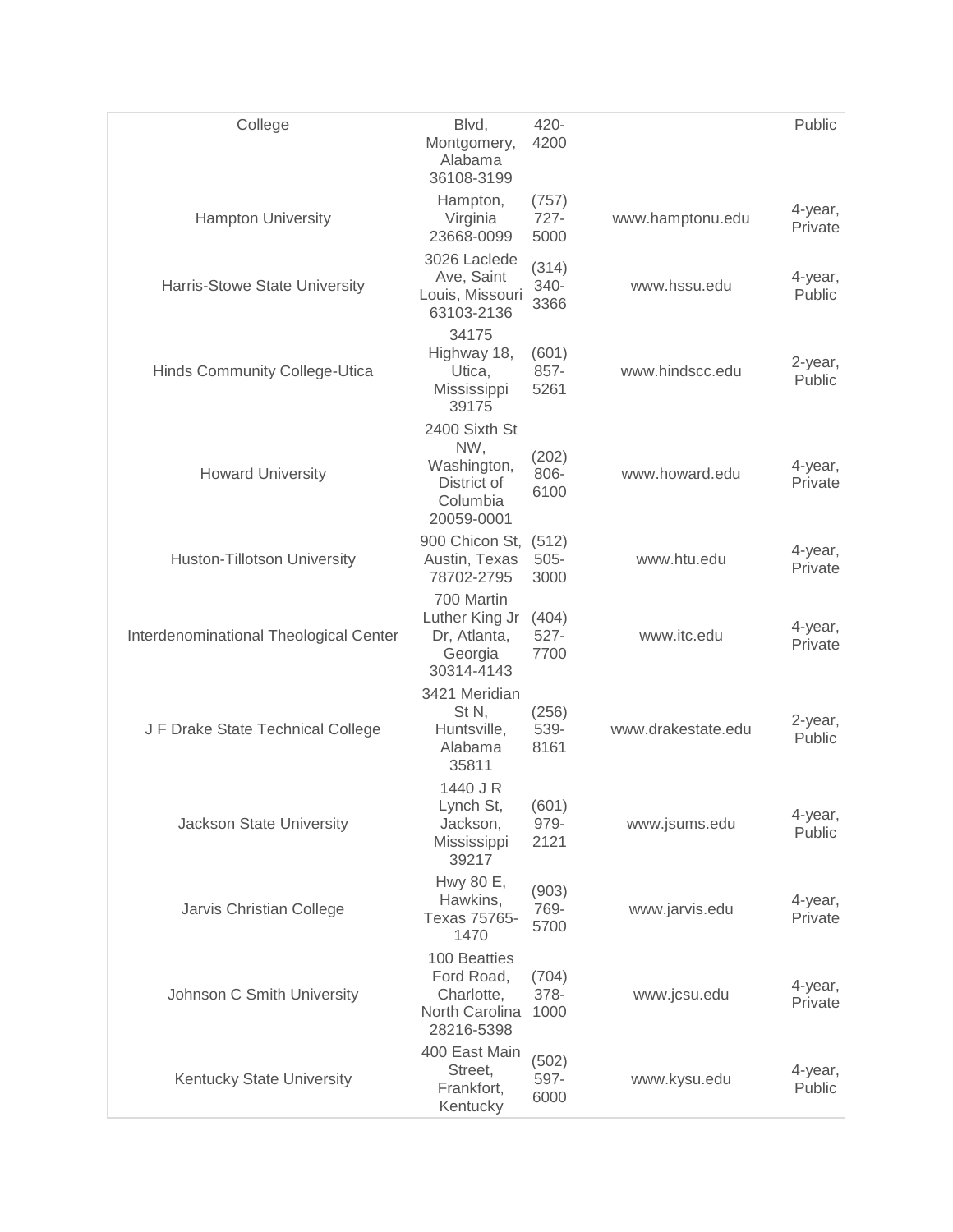|                                                             | 40601-2355                                                                             |                                |                                   |                    |
|-------------------------------------------------------------|----------------------------------------------------------------------------------------|--------------------------------|-----------------------------------|--------------------|
| Lane College                                                | 545 Lane Ave,<br>Jackson,<br><b>Tennessee</b><br>38301-4598                            | (731)<br>426-<br>7500          | www.lanecollege.edu               | 4-year,<br>Private |
| <b>Langston University</b>                                  | 102 Page Hall,<br>Langston,<br>Oklahoma<br>73050                                       | (405)<br>466-<br>3428          | www.lunet.edu                     | 4-year,<br>Public  |
| Lawson State Community College-<br><b>Birmingham Campus</b> | 3060 Wilson<br>Rd SW,<br>Birmingham,<br>Alabama<br>35221-1717                          | (205)<br>$925 -$<br>2515       | www.lawsonstate.edu               | 2-year,<br>Public  |
| Le Moyne-Owen College                                       | 807 Walker<br>Ave, Memphis,<br><b>Tennessee</b><br>38126-6595                          | (901)<br>435-<br>1000          | www.loc.edu                       | 4-year,<br>Private |
| <b>Lincoln University</b>                                   | 820 Chestnut<br>Street,<br>Jefferson City,<br>Missouri<br>65101                        | (573)<br>5000                  | 681- www.lincolnu.edu/pages/1.asp | 4-year,<br>Public  |
| Lincoln University of Pennsylvania                          | 1570<br><b>Baltimore</b><br>Pike, Lincoln<br>University,<br>Pennsylvania<br>19352-0999 | (484)<br>$365 -$<br>8000       | www.lincoln.edu                   | 4-year,<br>Public  |
| Livingstone College                                         | 701 W Monroe<br>St, Salisbury,<br>North Carolina<br>28144                              | (704)<br>$216 -$<br>6000       | www.livingstone.edu               | 4-year,<br>Private |
| <b>Meharry Medical College</b>                              | 1005 DB<br>TODD BLVD,<br>NASHVILLE,<br>Tennessee<br>37208                              | (615)<br>$327 -$<br>6111       | www.mmc.edu                       | 4-year,<br>Private |
| <b>Miles College</b>                                        | 5500 Myron<br>Massey Blvd,<br>Fairfield,<br>Alabama<br>35064-2621                      | (205)<br>929-<br>1000<br>x1645 | www.miles.edu                     | 4-year,<br>Private |
| Mississippi Valley State University                         | 14000<br>Highway 82<br>West, Itta<br>Bena,<br>Mississippi<br>38941-1400                | (662)<br>254-<br>9041          | www.mvsu.edu                      | 4-year,<br>Public  |
| Morehouse College                                           | 830 Westview<br>Dr SW,<br>Atlanta,<br>Georgia 30314                                    | (404)<br>681-<br>2800          | www.morehouse.edu                 | 4-year,<br>Private |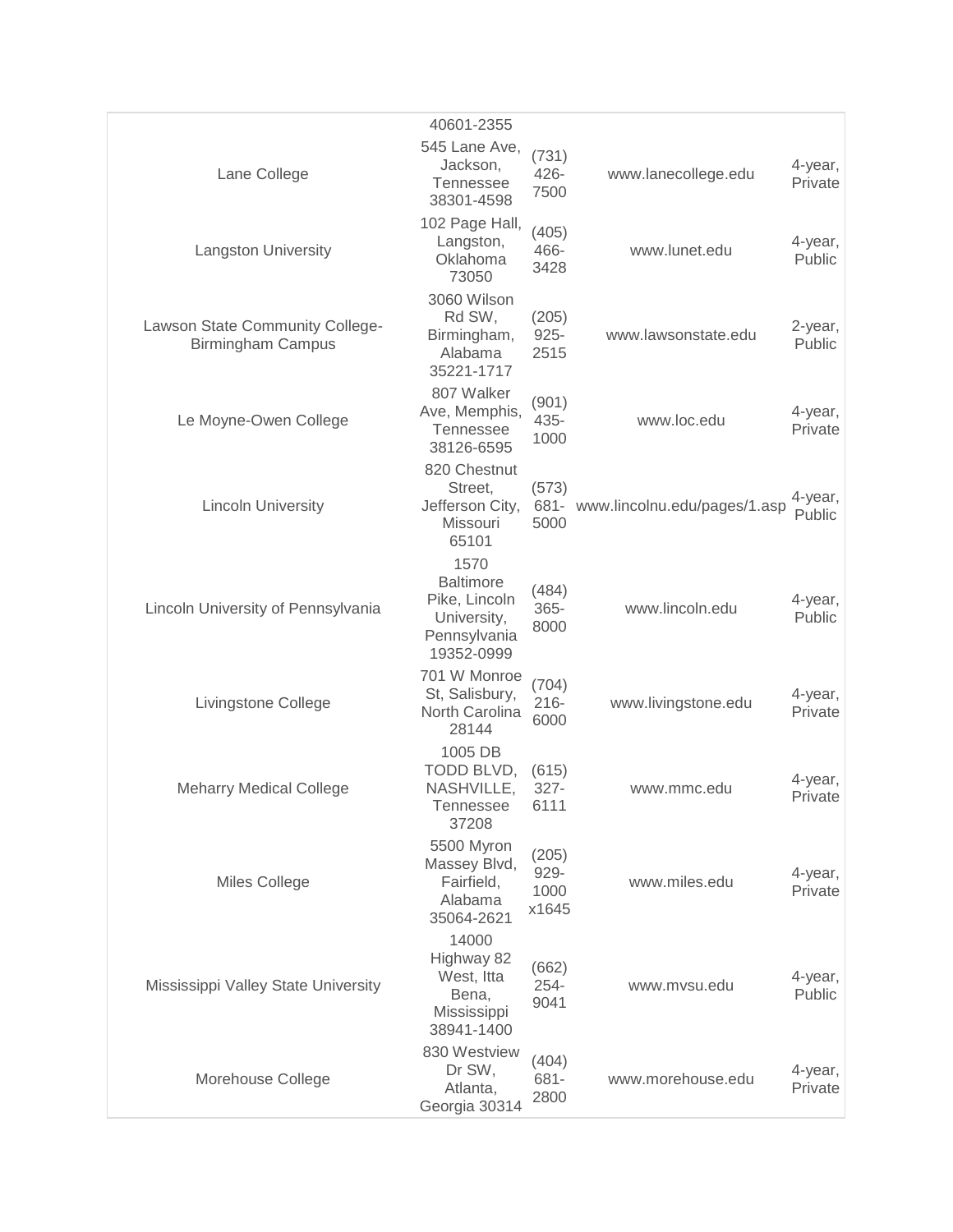| Morehouse School of Medicine          | 720 Westview<br>Dr SW,<br>Atlanta,<br>Georgia<br>30310-1495                      | (404)<br>752-<br>1500    | www.msm.edu       | 4-year,<br>Private |
|---------------------------------------|----------------------------------------------------------------------------------|--------------------------|-------------------|--------------------|
| Morgan State University               | <b>1700 East</b><br>Cold Spring<br>Lane,<br>Baltimore,<br>Maryland<br>21251-0001 | (443)<br>885-<br>3333    | www.morgan.edu    | 4-year,<br>Public  |
| Morris College                        | 100 West<br>College Street, (803)<br>Sumter, South<br>Carolina<br>29150-3599     | 934-<br>3200             | www.morris.edu    | 4-year,<br>Private |
| Norfolk State University              | 700 Park Ave,<br>Norfolk,<br>Virginia<br>23504-8000                              | (757)<br>823-<br>8600    | www.nsu.edu       | 4-year,<br>Public  |
| North Carolina A & T State University | 1601 E Market<br>St,<br>Greensboro,<br>North Carolina<br>27411                   | (336)<br>334-<br>7500    | www.ncat.edu      | 4-year,<br>Public  |
| North Carolina Central University     | 1801<br>Fayetteville<br>Street,<br>Durham, North<br>Carolina<br>27707            | (919)<br>530-<br>6100    | www.nccu.edu      | 4-year,<br>Public  |
| Oakwood University                    | 7000 Adventist<br>Blvd NW,<br>Huntsville,<br>Alabama<br>35896                    | (256)<br>726-<br>7000    | www.oakwood.edu   | 4-year,<br>Private |
| Paine College                         | 1235 15th St, (706)<br>Augusta,<br>Georgia<br>30901-3182                         | $821 -$<br>8200          | www.paine.edu     | 4-year,<br>Private |
| Paul Quinn College                    | 3837 Simpson<br>Stuart Rd,<br>Dallas, Texas<br>75241                             | (214)<br>379-<br>5577    | www.pqc.edu       | 4-year,<br>Private |
| <b>Philander Smith College</b>        | 900 W. Daisy<br>Bates Drive,<br>Little Rock,<br>Arkansas<br>72202-3799           | (501)<br>$375 -$<br>9845 | www.philander.edu | 4-year,<br>Private |
| Prairie View A & M University         | <b>FM 1098 Road</b><br>& University<br>Drive, Prairie<br>View, Texas             | (936)<br>$261 -$<br>3311 | www.pvamu.edu     | 4-year,<br>Public  |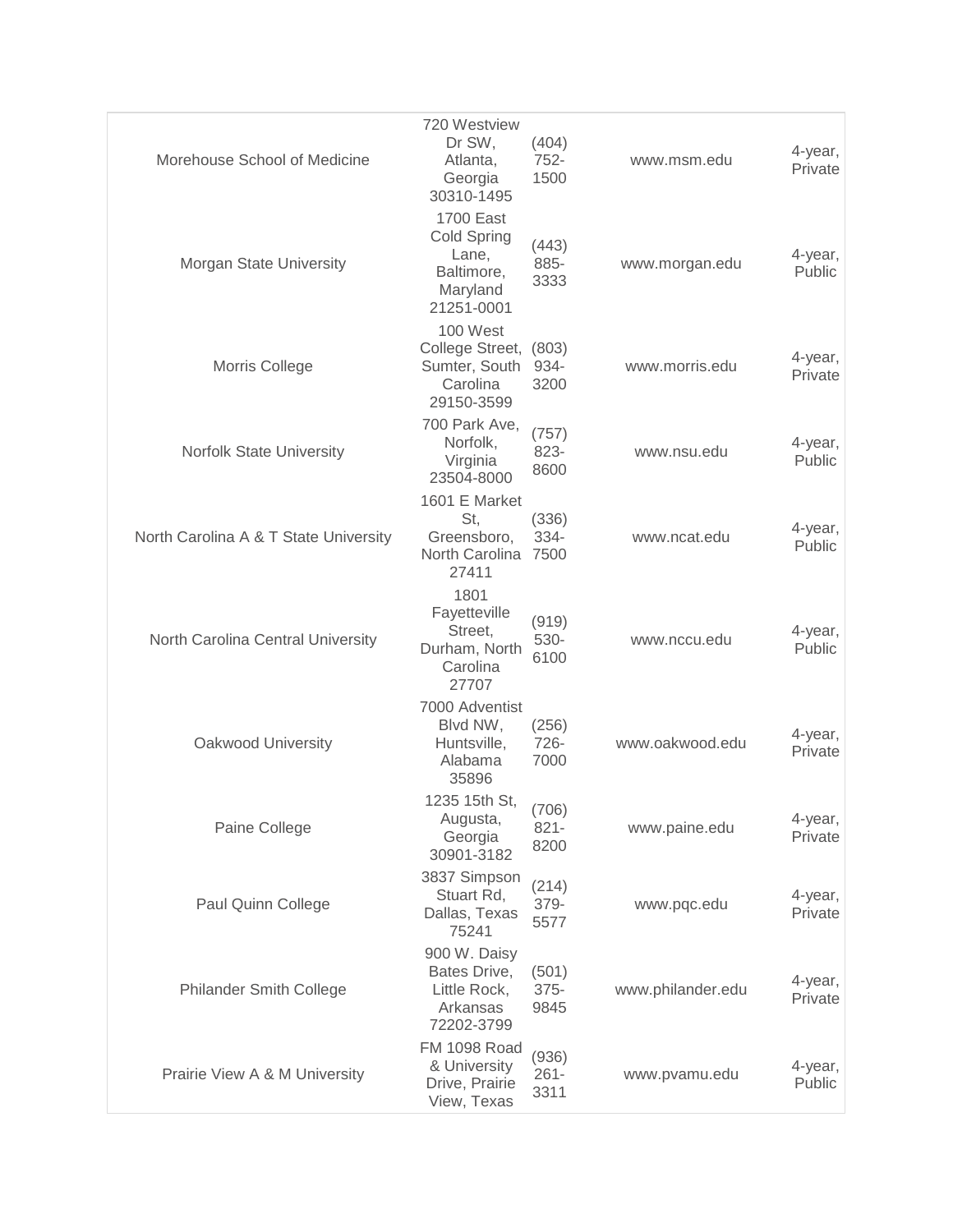|                                        | 77446                                                                           |                          |                        |                    |
|----------------------------------------|---------------------------------------------------------------------------------|--------------------------|------------------------|--------------------|
| <b>Rust College</b>                    | 150 Rust Ave,<br>Holly Springs,<br>Mississippi<br>38635                         | (601)<br>$252 -$<br>8000 | www.rustcollege.edu    | 4-year,<br>Private |
| Saint Augustines College               | 1315<br>Oakwood<br>Avenue,<br>Raleigh, North<br>Carolina<br>27610-2298          | (919)<br>$516 -$<br>4000 | www.st-aug.edu         | 4-year,<br>Private |
| Saint Pauls College                    | 115 College<br>Drive,<br>Lawrenceville,<br>Virginia 23868                       | (434)<br>848-<br>3111    | www.saintpauls.edu     | 4-year,<br>Private |
| Savannah State University              | 3219 College<br>Street,<br>Savannah,<br>Georgia<br>31404-5310                   | (912)<br>358-<br>4778    | www.savannahstate.edu/ | 4-year,<br>Public  |
| Selma University                       | 1501 Lapsley<br>St, Dinkins<br>Hall, Selma,<br>Alabama<br>36701                 | (334)<br>872-<br>2533    | selmauniversity.org    | 4-year,<br>Private |
| <b>Shaw University</b>                 | 118 East<br>South Street,<br>Raleigh, North<br>Carolina<br>27601                | (919)<br>546-<br>8200    | www.shawu.edu          | 4-year,<br>Private |
| <b>Shelton State Community College</b> | 9500 Old<br>Greensboro<br>Rd,<br>Tuscaloosa,<br>Alabama<br>35405-8522           | (205)<br>$391 -$<br>2211 | www.sheltonstate.edu   | 2-year,<br>Public  |
| South Carolina State University        | 300 College St<br>NE,<br>Orangeburg,<br>South Carolina 7000<br>29117-0001       | (803)<br>536-            | www.scsu.edu           | 4-year,<br>Public  |
| Southern University and A & M College  | Southern<br><b>Branch Post</b><br>Office, Baton<br>Rouge,<br>Louisiana<br>70813 | (225)<br>$771 -$<br>4500 | www.subr.edu           | 4-year,<br>Public  |
| Southern University at New Orleans     | 6400 Press<br>Drive, New<br>Orleans,<br>Louisiana<br>70126                      | (504)<br>286-<br>5000    | www.suno.edu           | 4-year,<br>Public  |
| Southern University at Shreveport      | 3050 Martin                                                                     | (318)                    | www.susla.edu          | 2-year,            |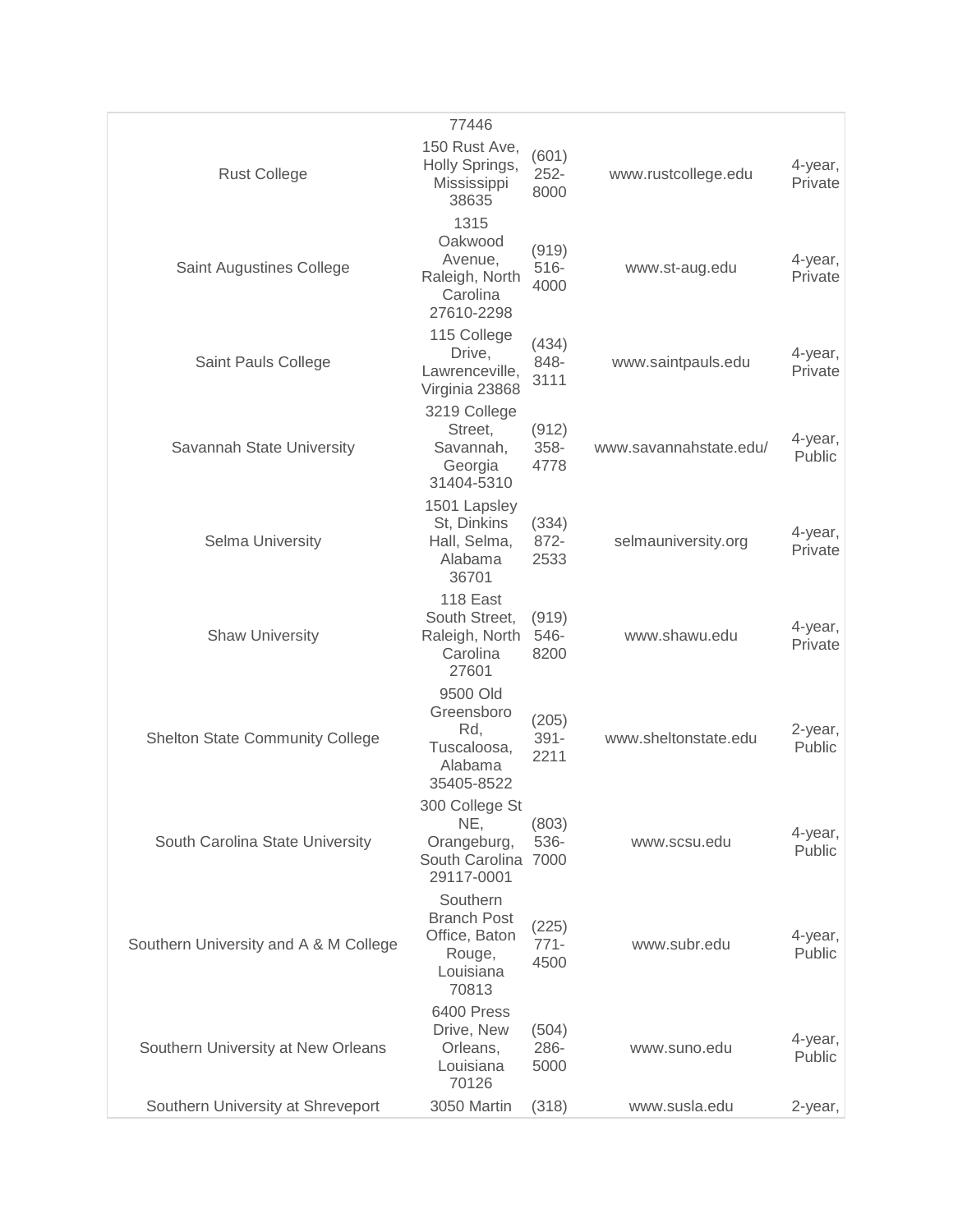|                                      | Luther King<br>Dr,<br>Shreveport,<br>Louisiana<br>71107                    | 670-<br>6000                     |                      | Public             |
|--------------------------------------|----------------------------------------------------------------------------|----------------------------------|----------------------|--------------------|
| Southwestern Christian College       | 200 Bowser<br>Circle, Terrell,<br>Texas 75160-<br>4812                     | (972)<br>$524 -$<br>3341<br>x107 | www.swcc.edu         | 4-year,<br>Private |
| Spelman College                      | 350 Spelman<br>Lane SW,<br>Atlanta,<br>Georgia<br>30314-4399               | (404)<br>681-<br>3643            | www.spelman.edu      | 4-year,<br>Private |
| St. Philip's College                 | 1801 Martin<br>Luther King<br>Dr, San<br>Antonio, Texas<br>78203-2098      | (210)<br>486-<br>2000            | www.alamo.edu/spc/   | 2-year,<br>Public  |
| Stillman College                     | 3601 Stillman<br>Boulevard,<br>Tuscaloosa,<br>Alabama<br>35403             | (205)<br>349-<br>4240            | www.stillman.edu     | 4-year,<br>Private |
| Talladega College                    | 627 W Battle<br>St, Talladega,<br>Alabama<br>35160                         | (256)<br>$761 -$<br>6100         | www.talladega.edu    | 4-year,<br>Private |
| <b>Tennessee State University</b>    | 3500 John<br>Merritt Blvd,<br>Nashville,<br><b>Tennessee</b><br>37209-1561 | (615)<br>963-<br>5111            | www.tnstate.edu      | 4-year,<br>Public  |
| <b>Texas College</b>                 | 2404 N. Grand<br>Avenue, Tyler,<br><b>Texas 75702</b>                      | (903)<br>593-<br>8311<br>x2200   | www.texascollege.edu | 4-year,<br>Private |
| <b>Texas Southern University</b>     | 3100 Cleburne<br>St, Houston,<br><b>Texas 77004</b>                        | (713)<br>$313 -$<br>7011         | www.tsu.edu          | 4-year,<br>Public  |
| <b>Tougaloo College</b>              | 500 W County<br>Line Rd,<br>Tougaloo,<br>Mississippi<br>39174              | (601)<br>$977 -$<br>7700         | www.tougaloo.edu     | 4-year,<br>Private |
| <b>Tuskegee University</b>           | Kresge<br>Center, 3rd<br>Floor,<br>Tuskegee,<br>Alabama<br>36088-1920      | (334)<br>$727 -$<br>8011         | www.tuskegee.edu     | 4-year,<br>Private |
| University of Arkansas at Pine Bluff | 1200 N<br><b>University Mail</b>                                           | (870)<br>$575 -$                 | www.uapb.edu         | 4-year,<br>Public  |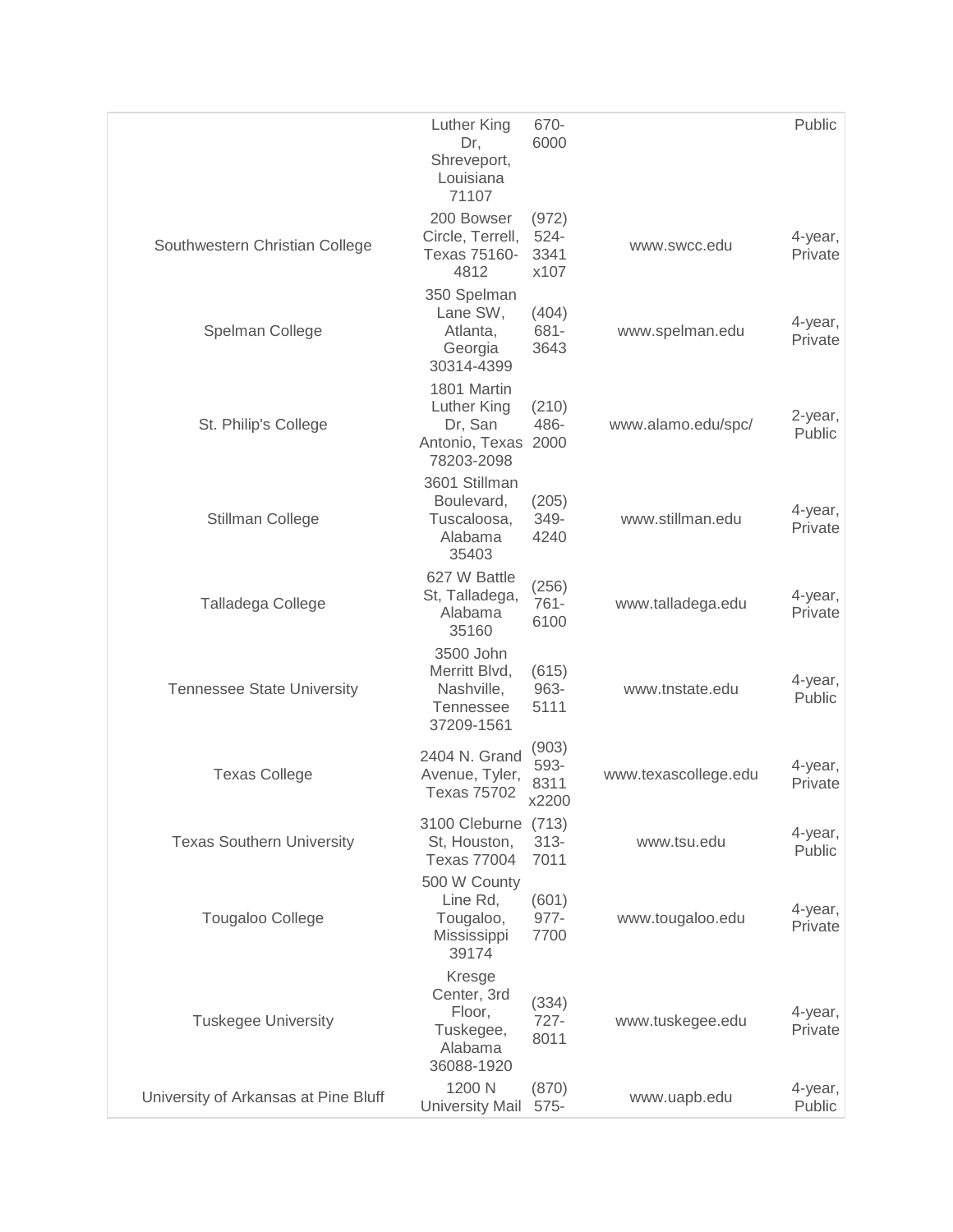|                                            | Slot 4789,<br>Pine Bluff,<br>Arkansas<br>71601                                    | 8000                           |                     |                    |
|--------------------------------------------|-----------------------------------------------------------------------------------|--------------------------------|---------------------|--------------------|
| University of Maryland Eastern Shore       | J.T. Williams<br>Hall, Princess<br>Anne,<br>Maryland<br>21853-1299                | (410)<br>$651 -$<br>2200       | www.umes.edu        | 4-year,<br>Public  |
| University of the District of Columbia     | 4200<br>Connecticut<br>Ave NW,<br>Washington,<br>District of<br>Columbia<br>20008 | (202)<br>$274 -$<br>5012       | www.udc.edu         | 4-year,<br>Public  |
| University of the Virgin Islands           | 2 John<br>Brewers Bay,<br>Charlotte<br>Amalie, Virgin<br>Islands 00802-<br>9990   | (340)<br>776-<br>9200          | www.uvi.edu         | 4-year,<br>Public  |
| University of the Virgin Islands-Kingshill | St. Croix, St.<br>Croix, Virgin<br>Islands 00850                                  | (340)<br>778-<br>1620<br>x0000 | www.uvi.edu         | 4-year,<br>Public  |
| Virginia State University                  | One Hayden<br>Drive,<br>Petersburg,<br>Virginia 23806                             | (804)<br>$524 -$<br>5000       | www.vsu.edu         | 4-year,<br>Public  |
| Virginia Union University                  | 1500 N<br>Lombardy St,<br>Richmond,<br>Virginia 23220                             | (804)<br>$257 -$<br>5600       | www.vuu.edu         | 4-year,<br>Private |
| Virginia University of Lynchburg           | 2058 Garfield<br>Ave,<br>Lynchburg,<br>Virginia 24501                             | (434)<br>528-<br>5276<br>x126  | www.vul.edu         | 4-year,<br>Private |
| Voorhees College                           | 481 Porter<br>Drive.<br>Denmark,<br>South Carolina<br>29042                       | (803)<br>780-<br>1234          | www.voorhees.edu    | 4-year,<br>Private |
| West Virginia State University             | <b>Rte 25,</b><br>Institute, West<br>Virginia<br>25112-1000                       | (304)<br>766-<br>3000          | www.wystateu.edu    | 4-year,<br>Public  |
| <b>Wilberforce University</b>              | 1055 N Bickett<br>Rd,<br>Wilberforce,<br>Ohio 45384-<br>1001                      | (937)<br>376-<br>2911          | www.wilberforce.edu | 4-year,<br>Private |
| <b>Wiley College</b>                       | 711 Wiley Ave, (903)                                                              |                                | wileyc.edu          | 4-year,            |